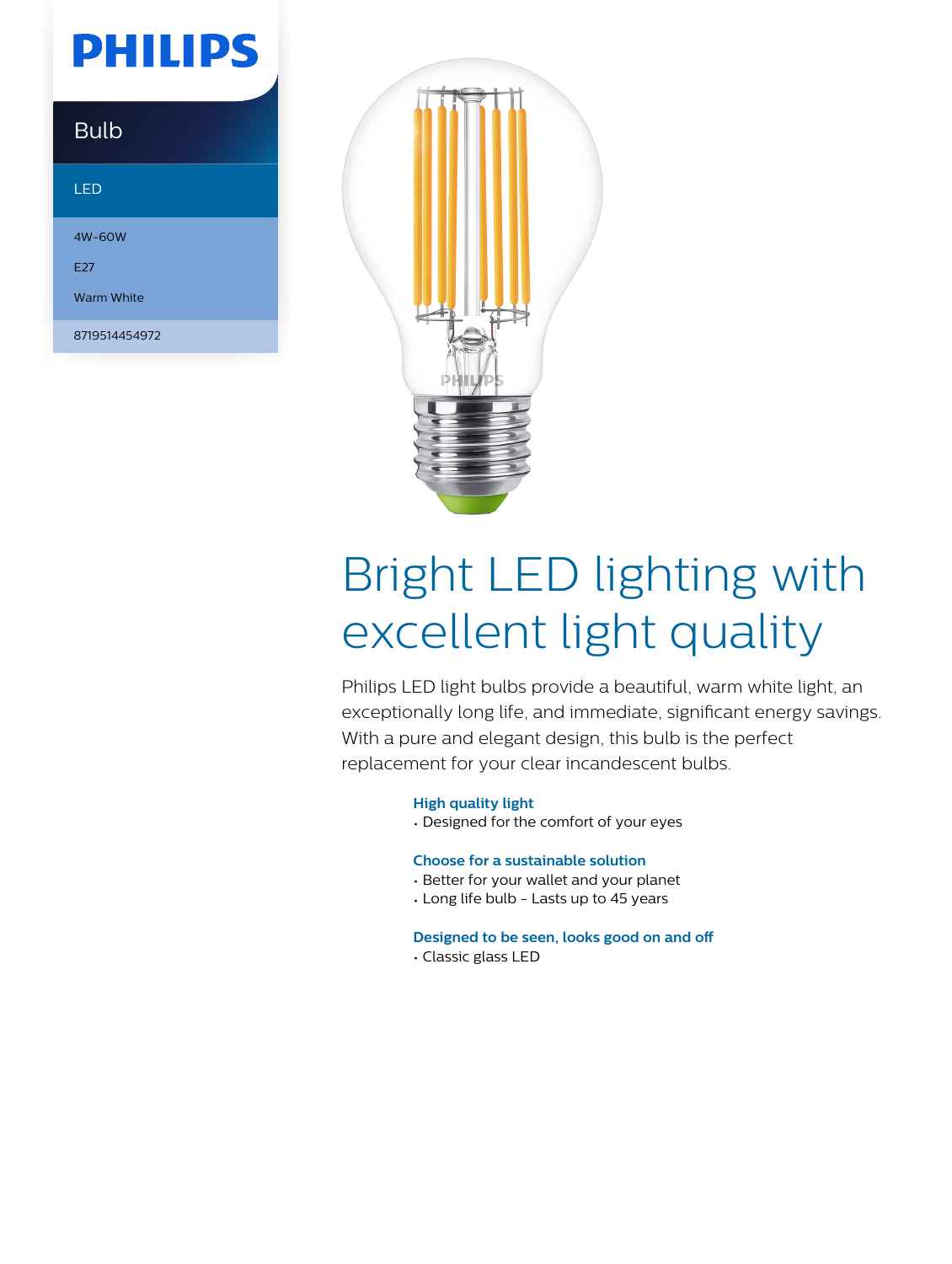## 8719514454972

# **Highlights**

#### **Gentle LEDs, easy on the eyes**



It's easy to see how harsh lighting can strain the eyes. Too bright, and you get the glare. Too soft and you experience

flicker. Now you can gently light up your world with LEDs designed to go easy on the eyes, and create the perfect ambience for your home.

#### **Saving up to 90% energy**

LED technology saves up to 90% energy compared to your standard bulb. It therefore pays for itself and saves you money year after year. It also helps protect the environment.

#### **Long life bulb - Lasts up to 45 years**

With a lifetime of up to 45,000 hours, you can reduce the hassle of frequently replacing your light bulbs, and enjoy a perfect lighting solution for over 45 years.

#### **Glass Clear Design**

The look you love, the performance you expect. Classic clear glass designs that replicate the beautiful sparkling light of traditional bulbs, for a perfect fit throughout your home.

# Specifications

#### **Bulb characteristics**

- Dimmable: No
- Intended use: Indoor
- Lamp shape: Non directional bulb
- Socket: E27
- Technology: LED
- Type of glass: Clear

#### **Bulb dimensions**

- Height: 10.5 cm
- Weight: 0.036 kg
- Width: 6 cm

#### **Durability**

- Average life (at 2.7 hrs/day): 51 year(s)
- Lumen maintenance factor: 70%
- Nominal lifetime: 50,000 hour(s)
- Number of switch cycles: 50,000

#### **Light characteristics**

- Color consistency: 6SDCM
- Color rendering index (CRI): 80
- Color temperature: 3000 K
- Light Color Category: Warm White
- Nominal luminous flux: 840 lumen
- Starting time: <0.5 s
- Warm-up time to 60% light: Instant full light
- Color Code: 830 | CCT of 3000K

#### **Miscellaneous**

• EyeComfort: Yes

#### **Other characteristics**

- Lamp current: 45 mA
- Efficacy: 210 lm/W

#### **Packaging information**

- EAN: 8719514454972
- EOC: 871951445497200
- Product title: LED CLA 60W A60 E27 3000K CL EELA SRT AU

#### **Power consumption**

- Power factor: 0.4
- Voltage: 220-240 V
- Wattage: 4 W
- Wattage equivalent: 60 W

#### **Product dimensions & weight**

• Length: 10.5 cm

#### **Rated values**

- Rated lifetime: 50,000 hour(s)
- Rated luminous flux: 840 lumen
- Rated power: 4 W

#### **Technical specifications**

• Frequency: 50-60 Hz